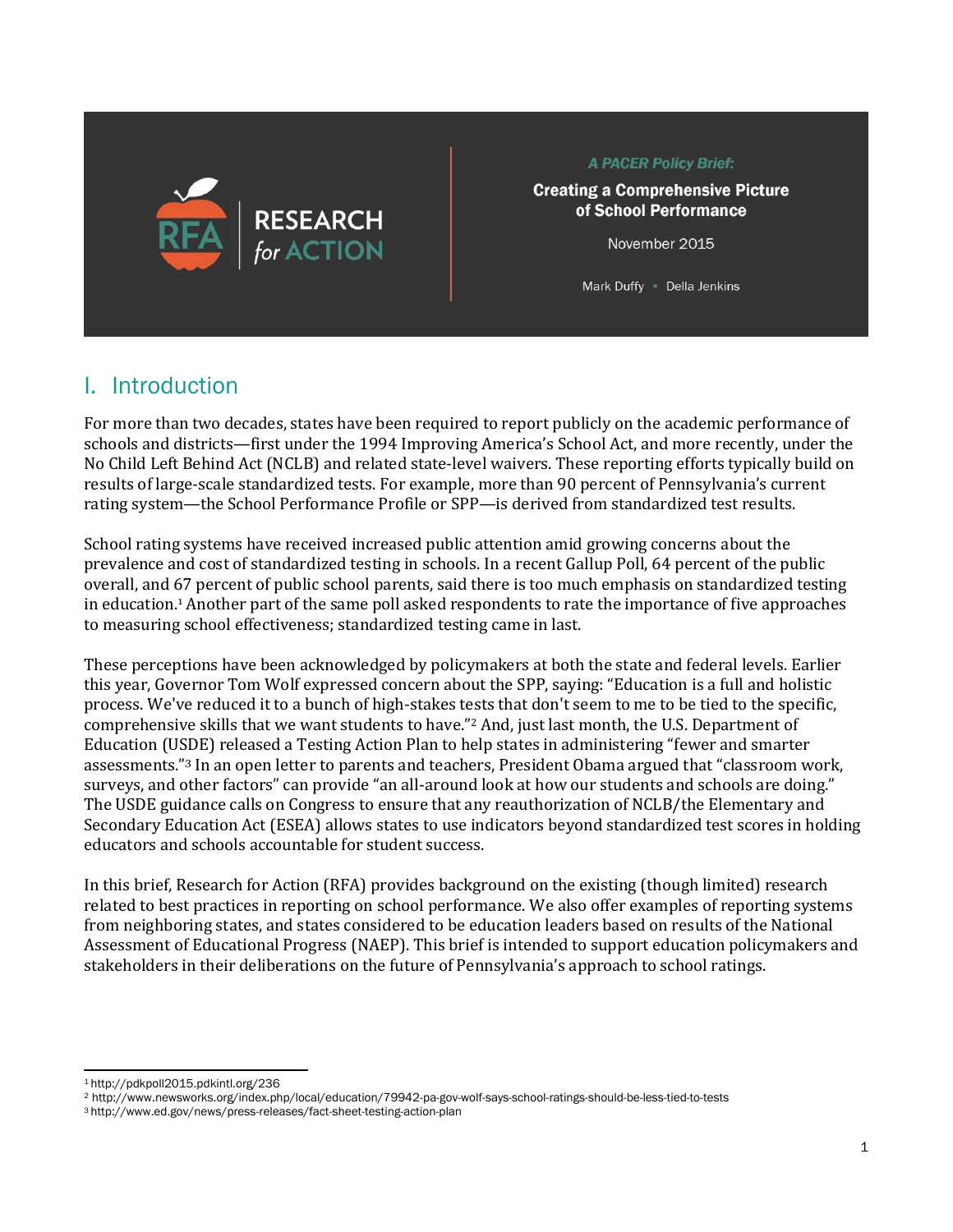### II. Pennsylvania's School Performance Profile

Under NCLB, each state education agency that receives Title I, Part A funds is required to prepare and disseminate an annual report card with information about public school performance. Pennsylvania's current reporting system centers on 100-point SPP scores awarded at the school building level every academic year.<sup>4</sup> SPP scores are primarily derived from two types of data elements—student proficiency and growth—both of which are calculated based on standardized test results. Overall, 90 percent of schools' base scores rely on test scores (see Table 1).

Table 1. Pennsylvania's School Performance Profile

| <b>DATA ELEMENTS</b>                                                                                    | <b>PERCENTAGE OF</b><br><b>TOTAL SPP SCORE</b> | <b>ELEMENT DETAILS</b>                                                                                                                                                                                                   |
|---------------------------------------------------------------------------------------------------------|------------------------------------------------|--------------------------------------------------------------------------------------------------------------------------------------------------------------------------------------------------------------------------|
| <b>Indicators of Academic</b><br>$\mathbf{1}$<br><b>Achievement</b>                                     | 40 percent                                     | Percent scoring proficient or advanced on<br>PSSAs or Keystone Exams in tested<br>subjects, performance on industry<br>standards-based competency assessments,<br>grade 3 reading proficiency, and SAT/ACT<br>benchmarks |
| <b>Indicators of Academic</b><br>2.<br>Growth/PVAAS                                                     | 40 percent                                     | Meeting state-identified annual academic<br>growth expectations on PSSAs or Keystones<br>in tested subjects for grades 4-8 and 11                                                                                        |
| 3. Indicators of Closing the<br><b>Achievement Gap - All Students</b>                                   | 5 percent                                      | Percent of annual achievement gap                                                                                                                                                                                        |
| 4. Indicators of Closing the<br><b>Achievement Gap: Historically</b><br><b>Underperforming Students</b> | 5 percent                                      | closures met in math, reading, science, and<br>writing among all students and historically<br>underperforming students                                                                                                   |
| <b>Other Academic Indicators</b><br>5.                                                                  | 10 percent                                     | Cohort graduation rate, promotion rate,<br>attendance rate, Advanced Placement/<br>International Baccalaureate or college<br>credit, PSAT/Plan participation                                                             |
| 6. Extra Credit for Advanced<br><b>Achievement</b>                                                      | Up to 7<br>additional points                   | Percent scoring advanced on PSSA in math,<br>reading, science, and writing; on industry<br>standards-based competency assessments;<br>percent scoring 3 or higher on AP exams                                            |

*Source: Pennsylvania Department of Education*

#### How the SPP is Calculated

Each school's SPP is calculated by taking points earned in the five main categories as a percentage of points available, then adding points earned in the sixth extra credit category, as applicable. Although the weight for each main category is constant across schools (with a partial exception for Career and Technical Centers), the weight of some factors within categories varies between elementary and secondary schools. For example, the "Indicator of Academic Achievement" category includes a measure of  $3<sup>rd</sup>$  grade reading proficiency, which does not apply to high schools. "Other Academic Indicators" includes availability of Advanced Placement courses, which does not apply to elementary schools.<sup>5</sup>

 $\overline{\phantom{0}}$ <sup>4</sup> [http://www2.ed.gov/policy/elsec/guid/esea-flexibility/flex-renewal/parenewalreq2015.pdf,](http://www2.ed.gov/policy/elsec/guid/esea-flexibility/flex-renewal/parenewalreq2015.pdf) p. 2

<sup>5</sup> <http://www.researchforaction.org/wp-content/uploads/2015/03/RFA-PACER-SPP-Brief-March-2015-Final.pdf>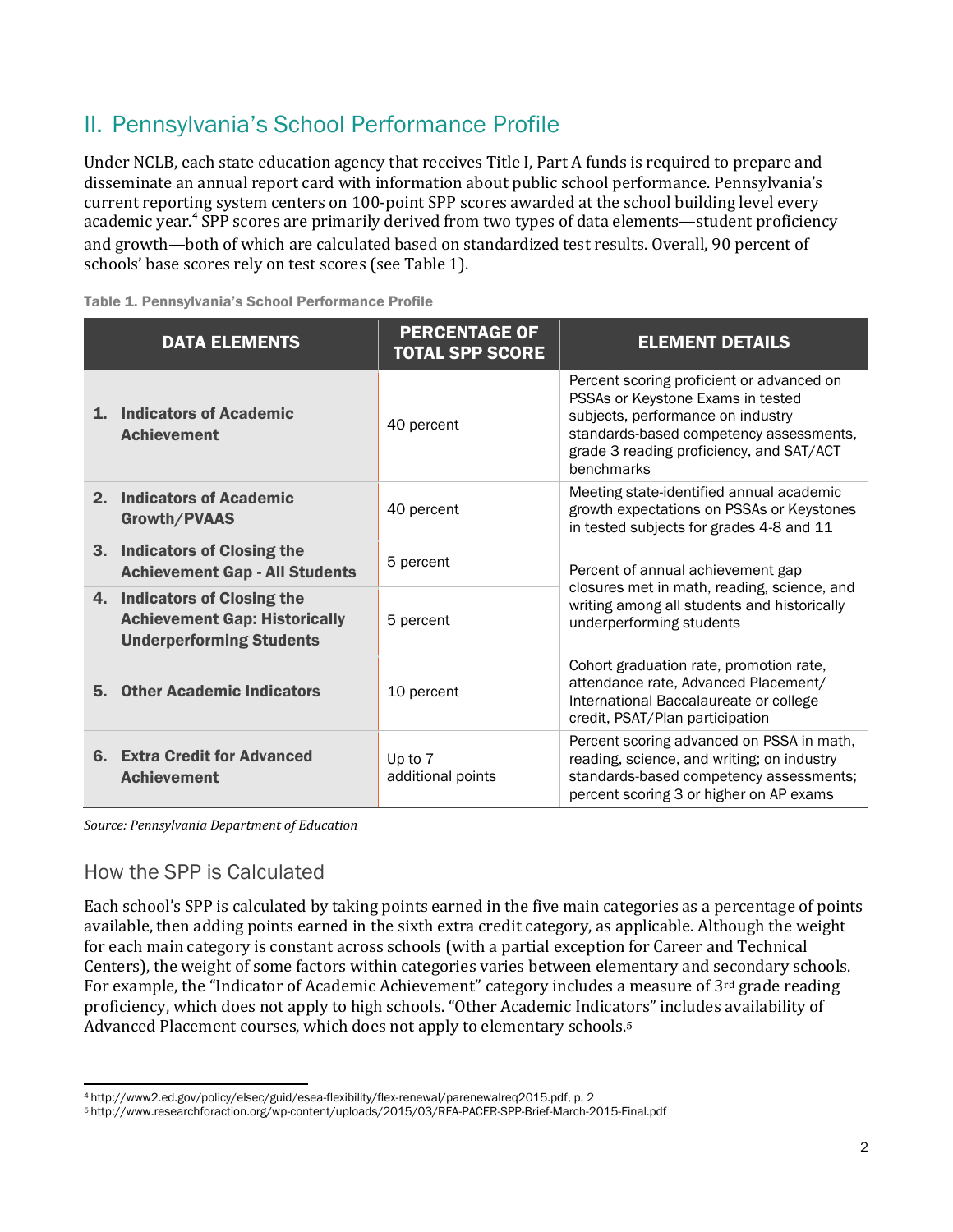In September 2015, Governor Wolf announced a moratorium on the use of the Pennsylvania System of School Assessment (PSSA) data in the SPP following the release of scores that dropped between the 2013-14 and 2014-15 school years. This drop resulted from the more demanding nature of the test, now fully-aligned to the Pennsylvania Core Standards.<sup>6</sup>

### III.Best Practices for Measuring and Reporting School Performance

Overreliance on standardized assessments as the sole indicator of school or student performance is widely discouraged, both in policy and academic circles. For example, researchers from the University of Southern California's Rossier School of Education argue that such systems "expect the same performance from all schools regardless of their student inputs" and therefore may penalize schools for factors they cannot control.<sup>7</sup> School accountability systems which rely heavily on test scores "assume that aggregate math and English scores closely proxy important unmeasured goals such as citizenship, ethics, and critical thinking."<sup>8</sup>

Similar concerns inherently arise around the design and implementation of large-scale systems of reporting on school performance; however, limited research exists on the validity and utility of current school ratings systems and ways they measure school performance.

Joan Hermann from the National Center for Research on Evaluation, Standards, and Student Testing (CRESST) at UCLA argues that sound school performance indicators are:

- 1. "Aligned with and provide accurate data on essential education system elements, processes and outcomes;
- 2. fair, valid, and reliable; comparable, credible, and meaningful;
- 3. comprehensible and understandable to intended users; and
- 4. actionable and feasible."<sup>9</sup>

How do rating systems—especially those that, like SPP, employ a summary index score or grade letter fare against these standards?

The CRESST principles—along with more general guidance from the American Psychological Association (APA), American Education Research Association (AERA), and National Council on Measurement in Education (NCME) Standards for Educational and Psychological Testing (2014) concerning assessment practices—highlight several points for consideration. First, in order for measures to be valid, they need to address a more comprehensive set of outcomes for schools than simply test results. Second, a reliable school performance report should include multiple measures of performance and/or the results of several administrations of the same measure to ensure consistency. Third, to report fairly, a school profile should account for factors outside of measures included—comparing schools with similar student demographics as opposed to a statewide comparison is one way to address this issue.

The RAND Corporation has inventoried school ratings measures beyond those required by NCLB. RAND's survey found that such measures commonly include student performance in additional subjects not normally covered by state-wide assessment systems (e.g., social studies); measures of growth in student

 $\overline{a}$ <sup>6</sup> <http://www.mcall.com/news/local/mc-pa-pssas-waiver-school-performance-profile-20150908-story.html>

<sup>7</sup> http://edr.sagepub.com/content/43/1/45.full.pdf+html

<sup>8</sup> http://edr.sagepub.com/content/43/1/45.full.pdf+html

<sup>9</sup> [https://www.cse.ucla.edu/products/states\\_schools/ISSQ\\_v3.pdf](https://www.cse.ucla.edu/products/states_schools/ISSQ_v3.pdf)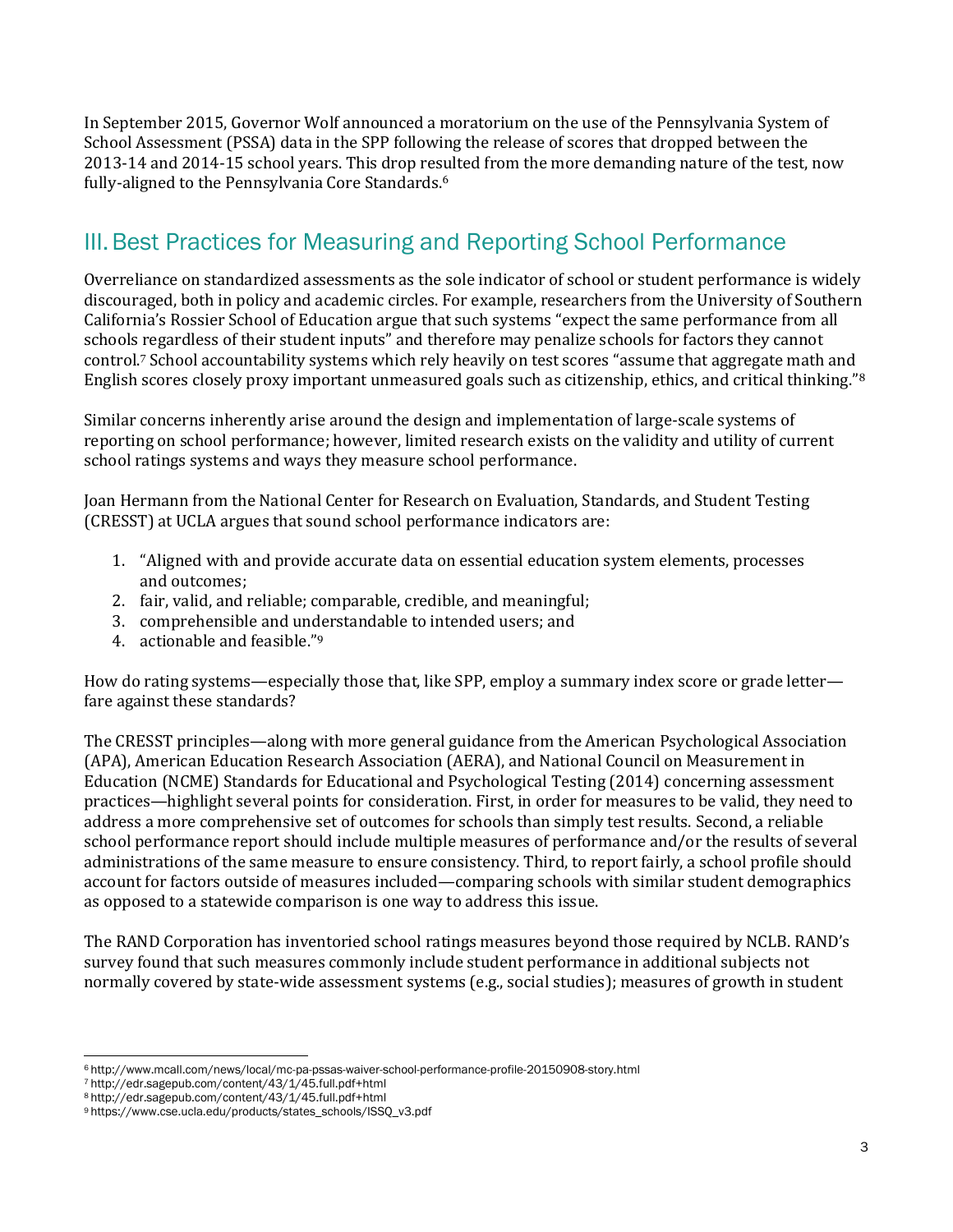performance over time as compared with levels of proficiency in a given year; and college-readiness measures, such as ACT scores or AP course taking and test results.<sup>10</sup>

Similarly, a work group of scholars and policy organizations from across the country developed a common set of recommendations around school accountability. The lead authors, researchers from the Center on Reinventing Public Education (CRPE) and the Stanford Center for Opportunity Policy in Education (SCOPE), concluded that longer term measures of student achievement, such as progress toward graduation and career readiness, "provide needed counterweights to standardized testing."<sup>11</sup>

The National Education Policy Center (NEPC) reviewed "A to F" grading schemes in school reporting and argued that such an approach, while designed as an intuitive signal of school performance, "hides valuable information while invalidly combining disparate and unrelated objects."<sup>12</sup> While SPP rests on a 0 to 100 scale—rather than a letter grade—it similarly uses a singular value to quantify a school's performance. In addition, the use of a single index score to label a school as successful or struggling requires the use of arbitrary cut points which may not offer a meaningful distinction of performance.<sup>13</sup> As an alternative, NEPC suggests using multiple indicators that reflect different components of school quality.<sup>14</sup> NEPC also recommends that states balance data on desired outcomes with data on the inputs that may affect these outcomes when reporting on school performance, such as student characteristics and funding.<sup>15</sup>

### IV.Reporting on School Performance in Neighboring and Leading States

To provide context for Pennsylvania's deliberations on SPP, we conducted a scan of school reporting practices in neighboring states, as well as in three states that consistently perform well across grades and subjects on the NAEP: Massachusetts, Minnesota, and New Hampshire. <sup>16</sup> Table 2 indicates whether the state:

- Sums indicators into a single letter grade or score;
- Reports on each measure individually with no scoring or comparison; or
- Compares the performance of individual schools to other (peer) schools with similar student populations.

 $\overline{\phantom{0}}$ <sup>10</sup> [http://www.rand.org/content/dam/rand/pubs/technical\\_reports/2011/RAND\\_TR968.pdf](http://www.rand.org/content/dam/rand/pubs/technical_reports/2011/RAND_TR968.pdf)

<sup>11</sup> [https://edpolicy.stanford.edu/sites/default/files/publications/accountability-and-federal-role-third-way-esea\\_0.pdf](https://edpolicy.stanford.edu/sites/default/files/publications/accountability-and-federal-role-third-way-esea_0.pdf)

<sup>12</sup> http://greatlakescenter.org/docs/Policy\_Briefs/Mathis-RBOPM.pdf

<sup>13</sup> http://edr.sagepub.com/content/43/1/45.full.pdf+html

<sup>14</sup> <http://nepc.colorado.edu/publication/why-school-report-cards-fail>

<sup>15</sup> http://greatlakescenter.org/docs/Policy\_Briefs/Mathis-RBOPM.pdf

<sup>16</sup> Consistent high scorers on Math and Reading across both 4th and 8th grades.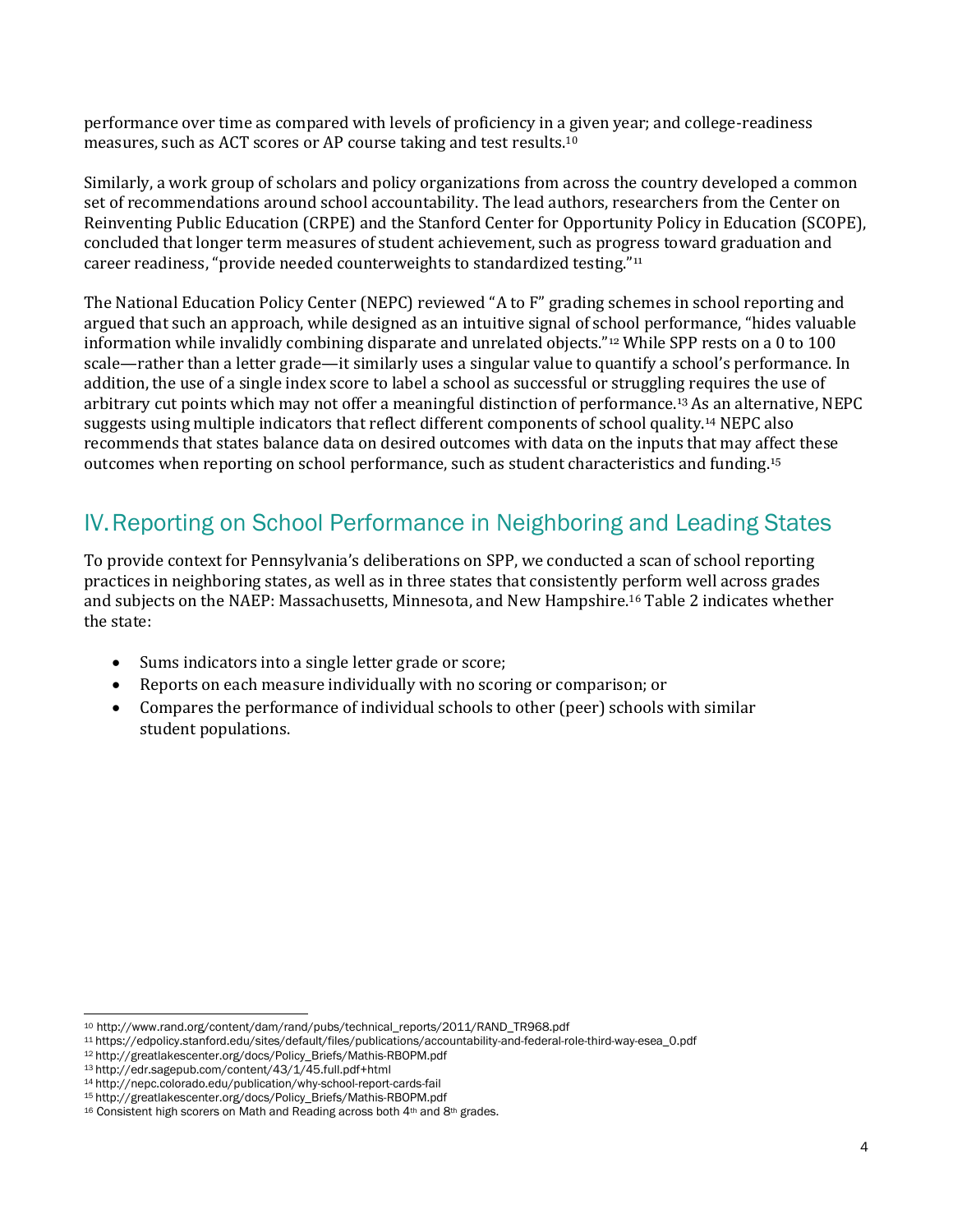Table 2. Comparing Pennsylvania's school performance reporting with neighboring and leading states

|                                             |                            | <b>RATING</b>                                  |                                           | <b>PEER</b><br><b>COMPARISON</b> |  |  |  |  |  |
|---------------------------------------------|----------------------------|------------------------------------------------|-------------------------------------------|----------------------------------|--|--|--|--|--|
| <b>STATE</b>                                | A-F LETTER<br><b>GRADE</b> | <b>NUMERIC</b><br><b>INDEX</b><br><b>SCORE</b> | <b>INDIVIDUAL</b><br><b>MEASURES ONLY</b> |                                  |  |  |  |  |  |
| Pennsylvania                                |                            | $\bullet$                                      |                                           |                                  |  |  |  |  |  |
| <b>Neighboring States</b>                   |                            |                                                |                                           |                                  |  |  |  |  |  |
| <b>Delaware</b>                             |                            | $\bullet$                                      |                                           |                                  |  |  |  |  |  |
| <b>Maryland</b>                             |                            | $\bullet$                                      |                                           |                                  |  |  |  |  |  |
| <b>New Jersey</b>                           |                            |                                                |                                           | $\bullet$                        |  |  |  |  |  |
| <b>New York</b>                             |                            |                                                | $\bullet$                                 |                                  |  |  |  |  |  |
| Ohio                                        | $\bullet$                  |                                                |                                           |                                  |  |  |  |  |  |
| <b>West Virginia</b>                        |                            | $\bullet$                                      |                                           |                                  |  |  |  |  |  |
| <b>Leading States based on NAEP Results</b> |                            |                                                |                                           |                                  |  |  |  |  |  |
| <b>Massachusetts</b>                        |                            |                                                | $\bullet$                                 |                                  |  |  |  |  |  |
| <b>Minnesota</b>                            |                            | $\bullet$                                      |                                           |                                  |  |  |  |  |  |
| <b>New Hampshire</b>                        |                            |                                                | $\bullet$ 17                              |                                  |  |  |  |  |  |

Looking across our sample, many states use a summative rating in the form of either a single letter grade or numeric index encompassing multiple measures. While Pennsylvania's SPP is technically a composite index, its current form is so heavily reliant on standardized test data that it functions more like a singular grade. Other states present data on each indicator or measure individually, rather than aggregating to a grade or score. In Massachusetts and New Hampshire, schools are not scored at all; instead, both states provide data on a number of input and outcome measures, which, taken together, form a snapshot of each school.

New Jersey's rating system includes a comparative approach: School level data is reported across performance areas including academic achievement, college and career readiness, student growth (elementary and middle schools), and graduation and postsecondary (high schools). For each performance category, the public can compare a given school to other schools with similar characteristics—allowing school performance to be considered in the context of a meaningful peer group, and acknowledging the impacts of factors such as student poverty, special education enrollment, and English Language Learners.

l 17 Comparisons provided only on enrollment and only at district level.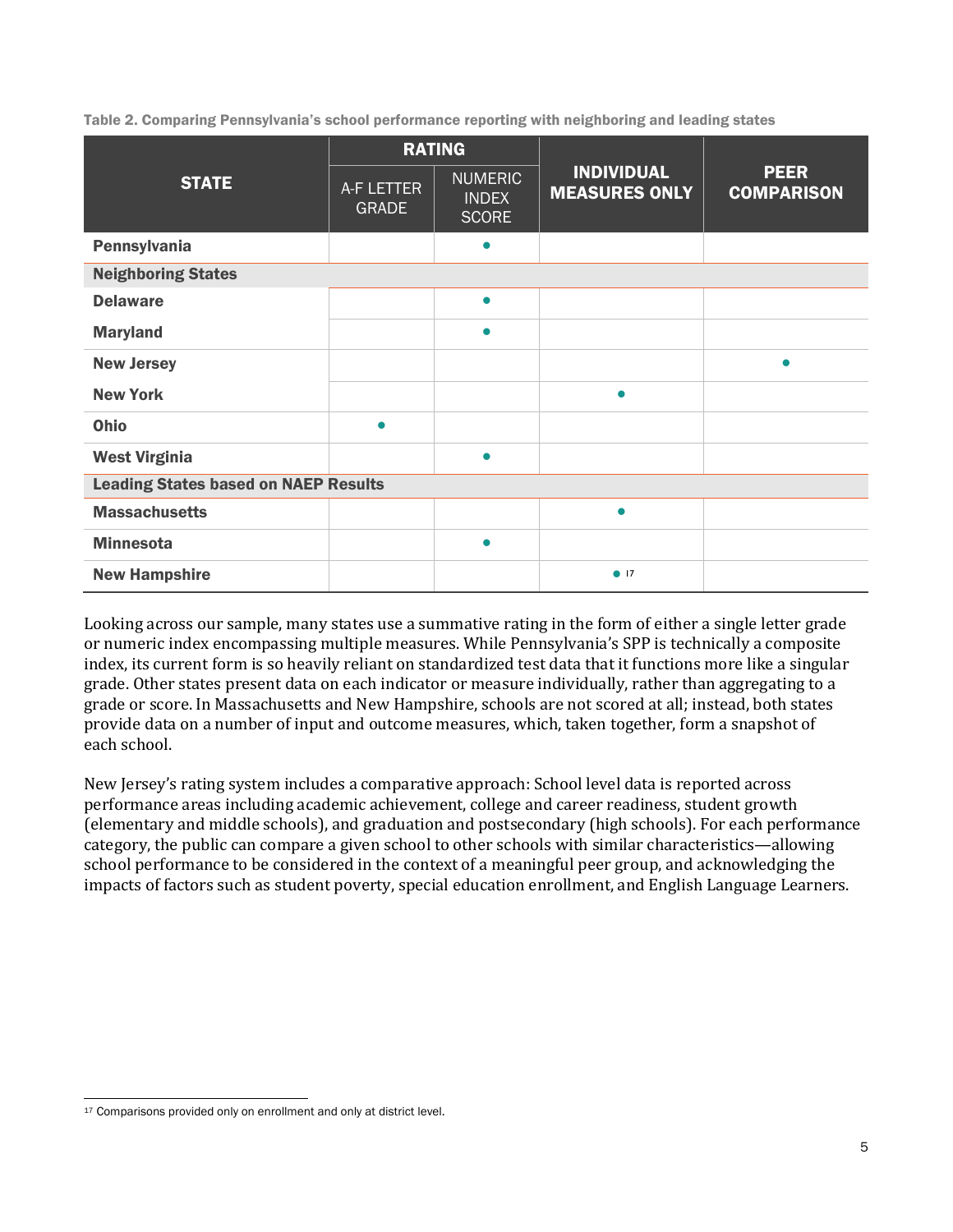# V. Examining Measures of School Performance in Neighboring and Leading States

Using Outcomes to Measure Student Achievement and Advancement

How states describe school performance is one question; the specific indicators that inform that description is another. Table 3 highlights common or notable outcomes measures used in neighboring states and those used in three states that consistently perform well on NAEP.

Table 3: Outcomes measured by school performance systems

|                                  |                                                   | <b>STATES BORDERING</b><br><b>PENNSYLVANIA</b> |           |           |                 |           | HIGH-<br><b>PERFORMING</b><br><b>NAEP</b> |           |           |           |           |
|----------------------------------|---------------------------------------------------|------------------------------------------------|-----------|-----------|-----------------|-----------|-------------------------------------------|-----------|-----------|-----------|-----------|
|                                  |                                                   | DE.                                            | <b>MD</b> | NJ        | OH              | <b>WV</b> | <b>NY</b>                                 | <b>NH</b> | <b>MA</b> | <b>MN</b> | PA        |
| <b>Achievement</b><br>& Progress | <b>State assessments</b>                          | $\bullet$                                      | $\bullet$ | $\bullet$ | $\bullet$       | $\bullet$ | $\bullet$                                 | $\bullet$ | $\bullet$ | $\bullet$ | $\bullet$ |
|                                  | SAT/ACT scores/<br>participation                  | $\bullet$                                      | $\bullet$ | $\bullet$ | $\bullet$       | • 18      |                                           |           |           |           | $\bullet$ |
|                                  | AP/IB involvement                                 |                                                | $\bullet$ | $\bullet$ | $\bullet$       |           |                                           |           |           |           | $\bullet$ |
|                                  | <b>Achievement gap</b><br>reduction               |                                                | $\bullet$ | $\bullet$ | $\bullet$       | $\bullet$ |                                           | $\bullet$ |           | $\bullet$ | $\bullet$ |
|                                  | <b>Student growth</b>                             | $\bullet$                                      | $\bullet$ | $\bullet$ |                 |           |                                           | $\bullet$ | $\bullet$ | $\bullet$ | $\bullet$ |
|                                  | <b>NAEP proficiency</b>                           |                                                |           | $\bullet$ |                 |           | $\bullet$                                 | $\bullet$ | $\bullet$ |           |           |
| <b>Advancement</b>               | <b>Attendance</b>                                 | $\bullet$                                      | $\bullet$ | $\bullet$ |                 | $\bullet$ |                                           | • 19      | $\bullet$ | $\bullet$ | $\bullet$ |
|                                  | <b>Promotion rate</b><br>by grade                 | $\bullet$                                      |           |           | $\bullet$<br>20 |           |                                           |           |           |           | $\bullet$ |
|                                  | <b>Dropout rate</b>                               |                                                | $\bullet$ | $\bullet$ |                 | •21       | $\bullet$                                 | $\bullet$ | $\bullet$ | $\bullet$ | $\bullet$ |
|                                  | <b>Graduation rate</b>                            | $\bullet$                                      | $\bullet$ | $\bullet$ | $\bullet$       | $\bullet$ | $\bullet$                                 | $\bullet$ | $\bullet$ | $\bullet$ | $\bullet$ |
|                                  | <b>Postsecondary</b><br>planning or<br>enrollment |                                                | $\bullet$ | $\bullet$ |                 |           | $\bullet$                                 |           |           | $\bullet$ |           |

Our review indicates that the most common measures of school performance in neighboring and high performing states are consistent with those identified in the RAND study, and focus on student achievement, student progress, and college and career readiness. Outcomes in these areas are measured almost exclusively with some combination of standardized test scores, including state-specific assessments, NAEP, SAT, ACT, and AP tests. Pennsylvania utilizes all but NAEP among these common outcome measures of student achievement.

 $\overline{a}$ 18 ACT only

<sup>&</sup>lt;sup>19</sup> Elementary and middle schools only

<sup>20</sup> Based on percent of students meeting 3rd grade reading requirement to advance to 4th grade.

<sup>21</sup> Only per county, not per school.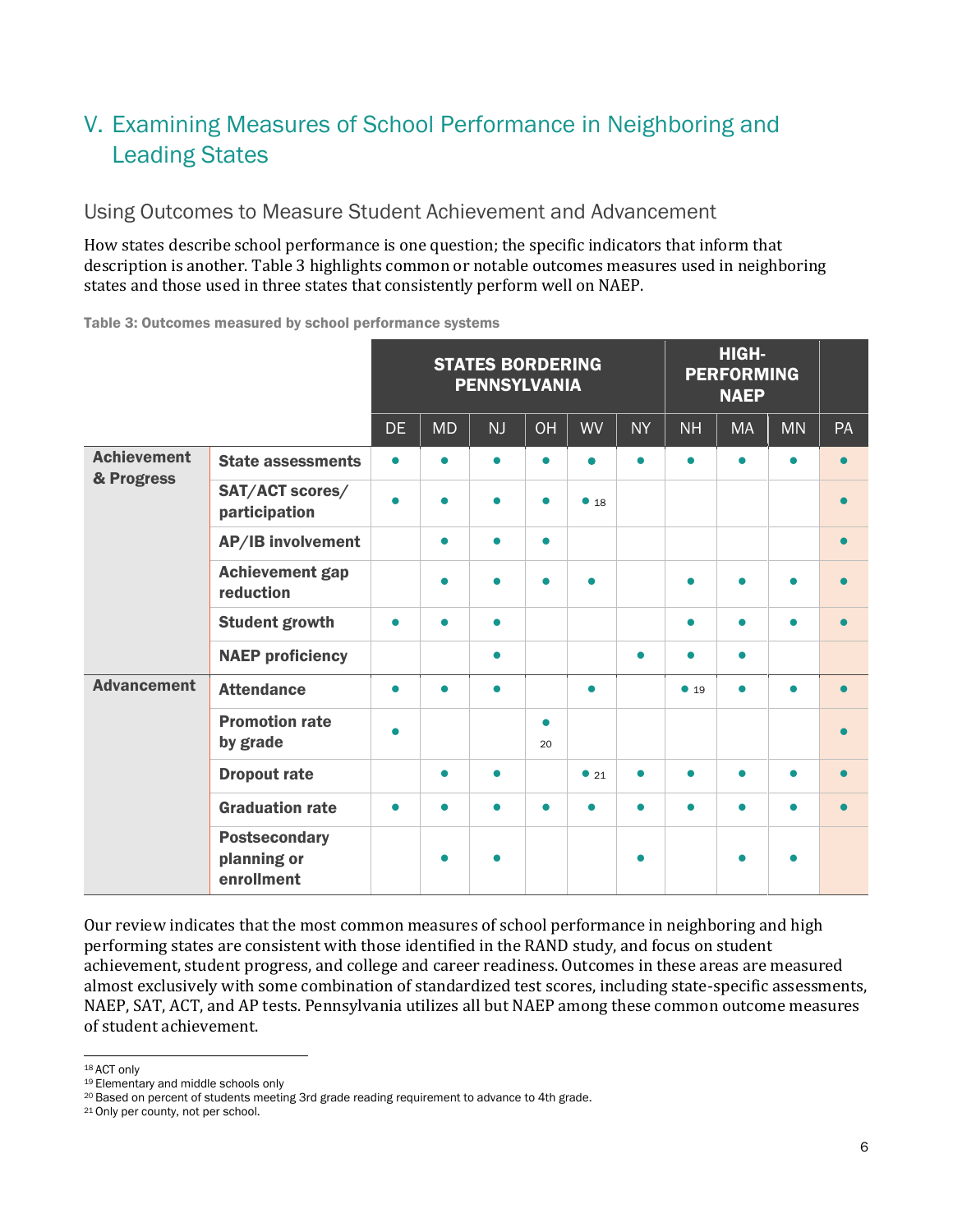Many states also report on measures of student advancement, including attendance, grade promotion, dropout rate, graduation rate, and postsecondary enrollment. Pennsylvania's SPP utilizes four out of five of these non-assessment based indicators of student advancement; however, they cumulatively account for only 10 percent of a school's overall score.

### Capturing Input Measures

Some states also report on inputs: Characteristics of the student body, staff, and school which may impact outcomes as well as the resourcing, staffing, and other supports available to schools. Table 4 summarizes notable characteristics by state and type. Importantly, in Pennsylvania and other states, these elements are often reported as descriptive data, and do not factor in to the grades or scores used for rating purposes.

Table 4. Input measures: Neighboring and high-performing states

|                                       |                                                        | <b>STATES BORDERING</b><br><b>PENNSYLVANIA</b> |           |           |    |           |           | <b>PERFORMING</b> |           |           |           |
|---------------------------------------|--------------------------------------------------------|------------------------------------------------|-----------|-----------|----|-----------|-----------|-------------------|-----------|-----------|-----------|
|                                       |                                                        | <b>DE</b>                                      | <b>MD</b> | NJ        | OH | <b>WV</b> | <b>NY</b> | <b>NH</b>         | <b>MA</b> | <b>MN</b> | PA        |
| <b>Teachers</b>                       | <b>Percent of</b><br>teachers by<br>ethnicity          |                                                |           |           |    |           |           |                   |           |           |           |
|                                       | <b>Percent highly</b><br>qualified teachers            | $\bullet$                                      | •22       |           |    | $\bullet$ | •23       | $\bullet$         | $\bullet$ | $\bullet$ | $\bullet$ |
|                                       | <b>Student-staff ratio</b><br>or class size            |                                                |           | $\bullet$ |    | $\bullet$ |           |                   | $\bullet$ | $\bullet$ |           |
| <b>Student</b><br><b>Demographics</b> | <b>Enrollment by</b><br>subgroup                       | $\bullet$                                      |           | $\bullet$ |    | $\bullet$ | $\bullet$ |                   | $\bullet$ | $\bullet$ |           |
|                                       | <b>Language diversity</b>                              |                                                |           | $\bullet$ |    |           |           |                   |           |           |           |
| <b>School</b><br><b>Climate</b>       | <b>School</b><br>environment<br>survey                 | • 24                                           |           |           |    |           |           |                   |           |           |           |
|                                       | <b>Suspensions or</b><br>expulsion rate                | $\bullet$                                      |           | $\bullet$ |    |           |           |                   | $\bullet$ |           |           |
| <b>Curriculum &amp;</b>               | <b>Instructional time</b>                              |                                                |           | $\bullet$ |    |           |           |                   |           |           |           |
| <b>Programs</b>                       | <b>Participation in</b><br>visual &<br>performing arts |                                                |           |           |    |           |           |                   |           |           |           |
|                                       | <b>Career &amp; technical</b><br>ed. participation     |                                                | $\bullet$ | $\bullet$ |    |           |           |                   |           |           |           |
| <b>School</b><br><b>Funding</b>       | <b>District expenditure</b><br>per pupil               | $\bullet$                                      |           |           |    |           |           |                   |           |           |           |

<sup>22</sup> Reported as % of classes taught by highly qualified teachers.

 $\overline{\phantom{0}}$ 

<sup>23</sup> Reported as % of classes taught by highly qualified teachers.

<sup>24</sup> Beginning in SY 2015/16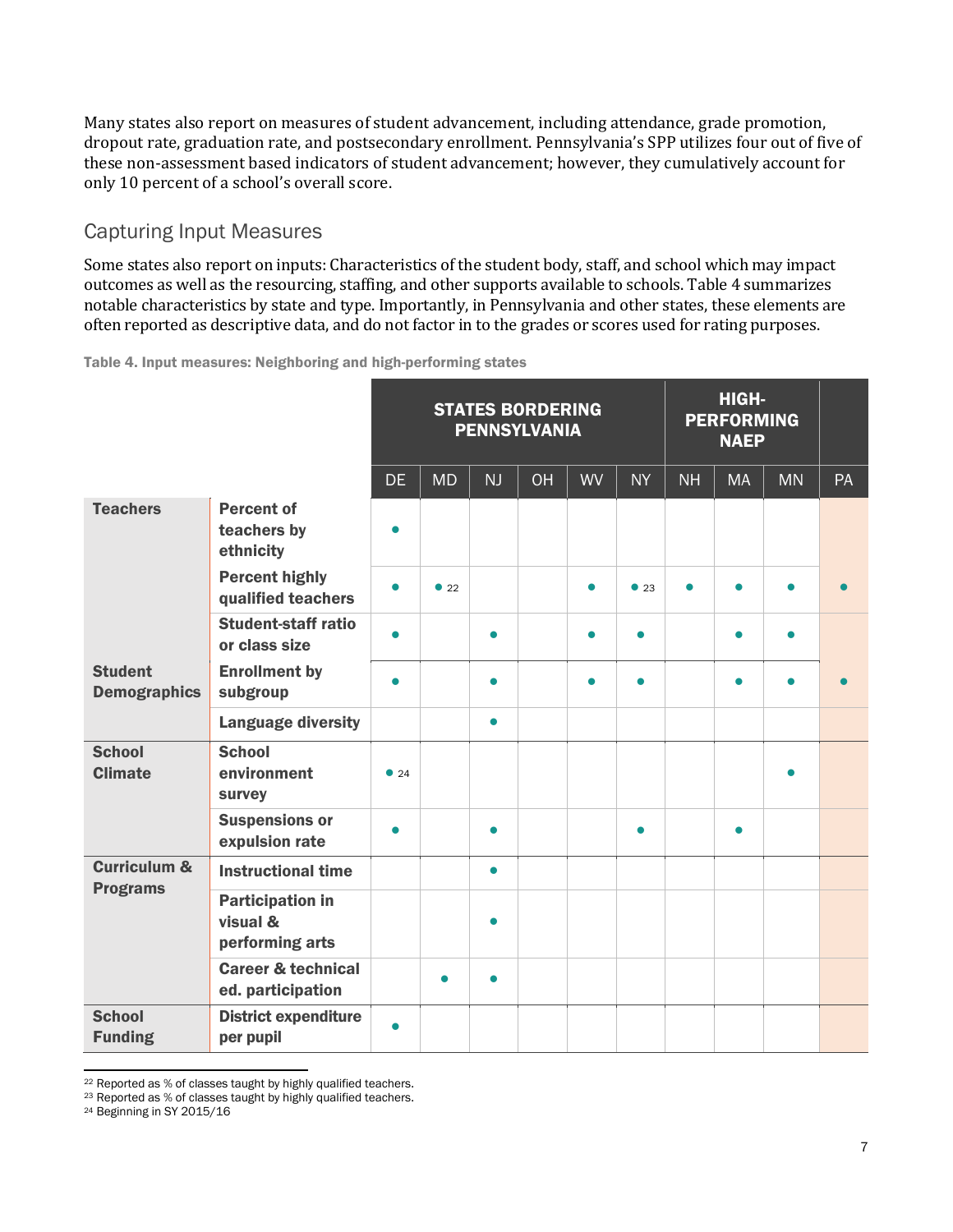Most states in our sample—Pennsylvania included—report on the percentage of teachers who are considered highly qualified and provide student demographic data by subgroup. Measures of school climate and curriculum are less common. Ohio is the notable exception from our sample, in that they do not currently report on any input measures as part of their school performance reporting. Delaware focuses heavily on teachers, reporting on the percentage of teachers who are highly qualified, experience level, degree type, and ethnicity of teachers, as well as student-staff ratios. New Jersey emphasizes curriculum and programs, and is the only state to report on instructional time.

### Models from Large Urban Districts

In addition to required, state-level reporting systems, several major districts have pursued their own reporting initiatives. We highlight two below.

#### New York City

New York City's school performance system is innovative in two major ways: 1) It reports on a large set of student demographic and academic data, including percentage of students in temporary housing and average incoming proficiency; and 2) It supplements the standard data on student achievement, student growth, and college readiness with qualitative measures of instruction and school climate. Schools are observed and evaluated on curriculum, teaching and learning, and staff communication by an experienced educator. Student, teacher, and parent satisfaction with curriculum, climate, and safety are also measured annually by the NYC School Survey. The end result is a "Quality Snap Shot" for each school, which offers both quantitative and qualitative data to provide a more nuanced picture of the building.

#### Philadelphia

Philadelphia's School Progress Reports include four domains: 1) Achievement, 2) Progress, 3) Climate, and 4) College and Career. The Climate domain is largely quantitative and focuses on attendance, retention, and suspensions, as well as survey results measuring student and parent perceptions of school climate and parent engagement. For each domain, information is reported as an index score, along with a "performance tier" (intervene, watch, reinforce, and model), city rank, and peer rank. Peer ranks compare a school's overall and domain scores to those of a peer group of schools with the same grade configuration and similar student demographics, including poverty, ethnicity, special education status, and limited English proficiency.